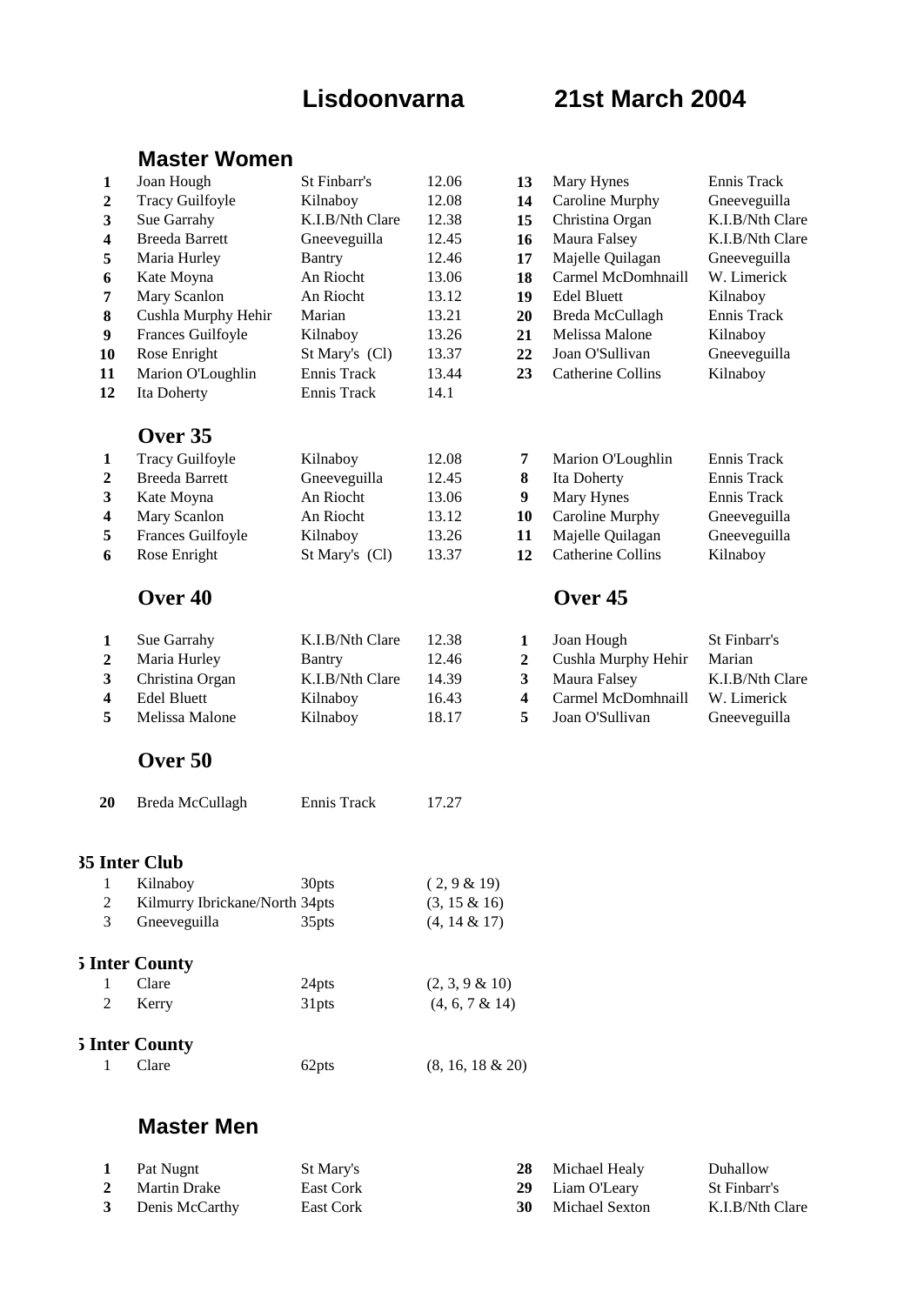| 4  | Eugine Moynihan        | Marian                | 31 | Denis Meaney           | St Mary's         |
|----|------------------------|-----------------------|----|------------------------|-------------------|
| 5  | Eamon McEvoy           | St Finbarr's          | 32 | John Walshe            | <b>East Cork</b>  |
| 6  | Tom Murphy             | Skibbereen            | 33 | Michael Dunne (Snr)    | <b>St Finbarr</b> |
| 7  | Mike O'Shea            | Iveragh               | 34 | Joe Feeney             | An Riocht         |
| 8  | Patrick O'Shea         | Iveragh               | 35 | Sean O'Neill           | K.I.B/Nth         |
| 9  | P Withers              | Duhallow              | 36 | <b>Bernard Collins</b> | Limerick          |
| 10 | <b>Frankie Garrihy</b> | Ennis Track           | 37 | Roy Cummins            | <b>St Finbarr</b> |
| 11 | Michael Harvey         | K.I.B/Nth Clare       | 38 | Dermot Moran           | W. Waterl         |
| 12 | Michael Moore          | Dundrum               | 39 | Sean Pender            | K.I.B/Nth         |
| 13 | <b>James Sexton</b>    | K.I.B/Nth Clare       | 40 | John O'Leary           | Leevale           |
| 14 | James Kenny            | K.I.B/Nth Clare       | 41 | Mick Carroll           | Tulla             |
| 15 | Alexander Ovchimnikos  | Nenagh Oly            | 42 | <b>Brendan Cusack</b>  | K.I.B/Nth         |
| 16 | Gerry Ralph            | Dundrum               | 43 | Aiden Mooney           | Bilboa            |
| 17 | Frank Cashman          | East Cork             | 44 | Sean Whelan            | Ennis Tra         |
| 18 | Tom Mackey             | K.I.B/Nth Clare       | 45 | Tony Buckley           | Gneevegu          |
| 19 | Liam Butler            | Dundrum               | 46 | Kevin O'Loughlin       | K.I.B/Nth         |
| 20 | Tom Madden             | Marian                | 47 | <b>Brian Cooney</b>    | Marian            |
| 21 | Tom Barrett            | Gneeveguilla          | 48 | Ted Feehan             | Gneevegu          |
| 22 | John Joe Harty         | <b>Thurles Crokes</b> | 49 | Jim Neville            | Tulla             |
| 23 | Tom Turner             | Tulla                 | 50 | Jerry O'Sullivan       | Tralee Ha         |
| 24 | Kevin Cooney           | Midleton              | 51 | Pat O'Regan            | Limerick          |
| 25 | John Moore             | Dundrum               | 52 | <b>Martin Hynes</b>    | K.I.B/Nth         |
| 26 | Tom Casey              | Ennis Track           | 53 | Michael Minogue        | Tulla             |
| 27 | Tim Toomey             | East Cork             |    |                        |                   |

## **Over 40**

| $\mathbf{1}$            | Pat Nugnt                        | St Mary's |
|-------------------------|----------------------------------|-----------|
| $2^{\circ}$             | <b>Martin Drake</b>              | East Cork |
| 3                       | Denis McCarthy                   | East Cork |
| $\overline{\mathbf{4}}$ | Mike O'Shea                      | Iveragh   |
| 5                       | Michael Moore                    | Dundrum   |
| 6                       | Alexander Ovchimnikos Nenagh Oly |           |
|                         |                                  |           |

# **Over 45**

| 1                       | Eugine Moynihan | Marian          | 9  | Gerry R Dundrum             |
|-------------------------|-----------------|-----------------|----|-----------------------------|
| $\mathbf{2}$            | Eamon McEvoy    | St Finbarr's    | 10 | Tom M: K.I.B/Nth            |
| 3                       | Tom Murphy      | Skibbereen      | 11 | Liam B <sub>1</sub> Dundrum |
| $\overline{\mathbf{4}}$ | P Withers       | Duhallow        | 12 | John McDundrum              |
| 5                       | Frankie Garrihy | Ennis Track     | 13 | Michael K.I.B/Nth           |
| 6                       | Michael Harvey  | K.I.B/Nth Clare | 14 | Dermot W. Water             |
| 7                       | James Sexton    | K.I.B/Nth Clare | 15 | Brendar K.I.B/Nth           |
| 8                       | James Kenny     | K.I.B/Nth Clare |    |                             |
|                         |                 |                 |    |                             |

# **Over 50**

|                         | Patrick O'Shea | Iveragh        | 9  | Joe Feel An Riocht       |
|-------------------------|----------------|----------------|----|--------------------------|
| $\mathbf{2}$            | Tom Madden     | Marian         | 10 | Sean O' K.I.B/Nth Clare  |
| 3                       | John Joe Harty | Thurles Crokes | 11 | Sean Pe K.I.B/Nth Clare  |
| $\overline{\mathbf{4}}$ | Tom Turner     | Tulla          | 12 | Sean W Ennis Track       |
| -5                      | Tom Casey      | Ennis Track    | 13 | Kevin C K.I.B/Nth Clare  |
| 6                       | Tim Toomey     | East Cork      | 14 | Jim Nev Tulla            |
| 7                       | Denis Meaney   | St Mary's      | 15 | Martin 1 K.I.B/Nth Clare |
| 8                       | John Walshe    | East Cork      | 16 | Michael Tulla            |

# **23** Jerry O'Sullivan Tralee Harriers Pat O'Regan Limerick Martin Hynes K.I.B/Nth Clare **26** Michael Minogue Tulla Brian C Marian

- $John M(Dundrum)$
- **Michael K.I.B/Nth Clare**
- **Dermot W. Waterford**
- **Brendar K.I.B/Nth Clare**
- Denis Meaney St Mary's 33 Michael Dunne (Snr) St Finbarr's **82 Sean O'Neill K.I.B/Nth Clare**  Bernard Collins Limerick **100 Frankie Garris Ennis St Finbarr's** St Finbarr's **11** Michael Moran W. Waterford **120 Sean Pender K.I.B/Nth Clare**  John O'Leary Leevale Mick Carroll Tulla **12** Brendan Cusack K.I.B/Nth Clare<br> **13** Aiden Mooney Bilboa Sean Whelan Ennis Track Tony Buckley Gneeveguilla Kevin O'Loughlin K.I.B/Nth Clare Brian Cooney Marian Ted Feehan Gneeveguilla
- **1 7** Tom Ba Gneeveguilla
- Martin Drake East Cork **8** Kevin Cooney Midleton
- Michael Duhallow
- 10 Aiden **N** Bilboa
	-
	-
	- Tom M<sub>i</sub> K.I.B/Nth Clare
- Liam B<sub>l</sub> Dundrum
- 
- 
-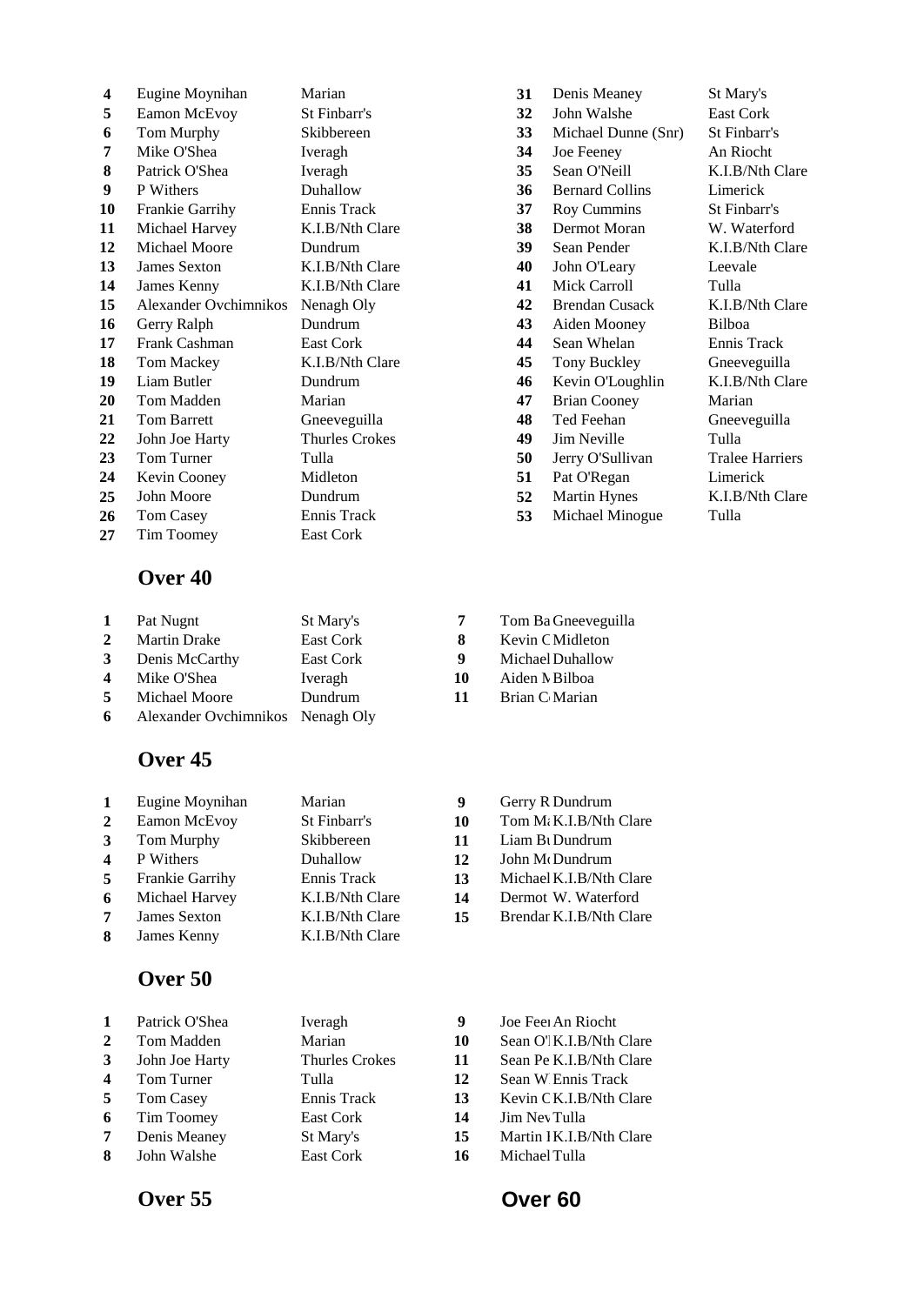| 1            | Frank Cashman                                    | East Cork              | 45                      | Tony B <sub>1</sub> Gneeveguilla |
|--------------|--------------------------------------------------|------------------------|-------------------------|----------------------------------|
| $\mathbf{2}$ | Liam O'Leary                                     | St Finbarr's           | 48                      | Ted Fee Gneeveguilla             |
| 3            | Michael Dunne (Snr)                              | St Finbarr's           |                         |                                  |
| 4            | <b>Bernard Collins</b>                           | Limerick               |                         | Over 65                          |
| 5            | Roy Cummins                                      | St Finbarr's           |                         |                                  |
| 6            | Mick Carroll                                     | Tulla                  | 40                      | John O'l Leevale                 |
| 7            | Jerry O'Sullivan                                 | <b>Tralee Harriers</b> | 51                      | Pat O'R <sub>Limerick</sub>      |
|              | <b>Club Over 40</b>                              |                        |                         |                                  |
| 1            | Kilmurry Ibk/North Clare 56pts                   |                        | $(11, 13, 14 \& 18)$    |                                  |
| 2            | Dundrum                                          | 72pts                  | $(12, 16, 19 \& 25)$    |                                  |
|              | Club Over 50                                     |                        |                         |                                  |
| 1            | East Cork                                        | 76pts                  | $(17, 27 \& 32)$        |                                  |
| 2            | St Finbarr's                                     | 99pts                  | $(29, 33 \& 37)$        |                                  |
| 3            | Tulla                                            | 113 <sub>pts</sub>     | $(23.41 \& 49)$         |                                  |
| 4            | Kilmurry Ibk/North Clare 120pts $(35, 39 \& 46)$ |                        |                         |                                  |
|              | ) Inter County                                   |                        |                         |                                  |
| 1            | Cork                                             | 49pts                  | $(2, 3, 5, 6, 9 \& 24)$ |                                  |
| 2            | Clare                                            | 53pts                  |                         | $(1, 4, 10, 11, 13 \& 14)$       |

| 2 Clare     | 53 <sub>pts</sub> | $(1, 4, 10, 11, 13 \& 14)$         |
|-------------|-------------------|------------------------------------|
| 3 Tipperary | $109$ pts         | $(12, 15, 16, 19, 22 \& 25)$       |
| 4 Kerry     |                   | 179 pts $(7, 8, 21, 45, 48 \& 50)$ |

# **Ounty**

| 1 Clare | 100 <sub>pts</sub> | $(20, 23, 26 \& 31)$ |
|---------|--------------------|----------------------|
| 2 Cork  | $105$ pts          | $(17, 27, 29 \& 32)$ |

# **Dundrum, March 28th 2004 Senior & Novice**

# **Women**

| 1  | Rosemary Ryan      | Bilboa                | 24 | Norma 'W. Waterford             |
|----|--------------------|-----------------------|----|---------------------------------|
| 2  | Orla Tuohy         | <b>Grange Fermoy</b>  | 25 | Elizabet U.C.C.                 |
| 3  | Ann Marie Healy    | Eagle                 | 26 | Carmel Clonmel                  |
| 4  | Jenny Goggin       | U.C.C.                | 27 | Eileen I Clonmel                |
| 5  | <b>Tracy Roche</b> | Dooneen               | 28 | Marion Ennis Track              |
| 6  | Joan Hough         | St Finbarr's          | 29 | Deirdre Ennis Track             |
| 7  | Catherine Keohane  | Leevale               | 30 | Sareen 'Clonmel                 |
| 8  | Maureen Foley      | Bilboa                | 31 | Ita Dohe Ennis Track            |
| 9  | Joanne Jackman     | W. Waterford          | 32 | Trish D <sub>'</sub> Ballynonty |
| 10 | Corina Walsh       | W. Waterford          | 33 | Patricia Bilboa                 |
| 11 | Sue Garrihy        | K.Ib/Nth Clare        | 34 | Elaine I W. Waterford           |
| 12 | Diane Behan        | W. Waterford          | 35 | Monica Eagle                    |
| 13 | Martina Ryan       | <b>Thurles Crokes</b> | 36 | Anne C <sub>1</sub> Clonmel     |
| 14 | Catherine Kiely    | Gneeveguilla          | 37 | Fiona B Bantry                  |
| 15 | Eibhlis Ni Haodha  | W. Waterford          | 38 | Judy Ha W. Waterford            |
| 16 | Maria Hurley       | Bantry                | 39 | Carmel West Limerick            |
| 17 | Patricia O'Brien   | Ennis Track           | 40 | Christin K.Ib/Nth Clare         |
| 18 | Denise Compton     | Dundrum               | 41 | Maura I K.Ib/Nth Clare          |
| 19 | Loretta Duggan     | St Mary's (Cl)        | 42 | Elaine F St Finbarr's           |
| 20 | Martina Carver     | Eagle                 | 43 | Avalon Ballynonty               |
| 21 | Siobhan Lennon     | Ennis Track           | 44 | Doloris Ballynonty              |
| 22 | Maria Walsh        | Clonmel               | 45 | Jennie I Thurles Crokes         |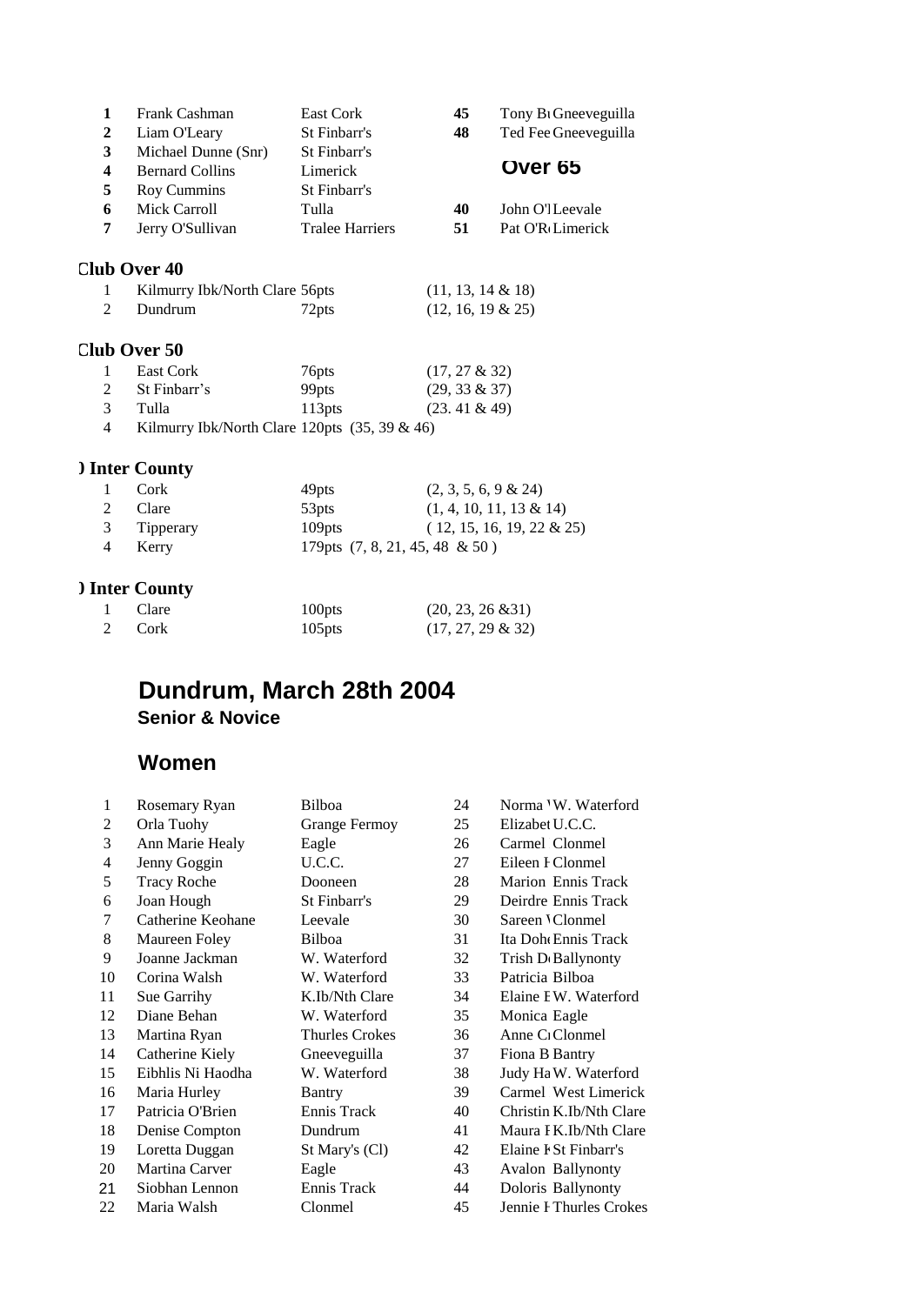| 23                      | Nora Kennedy        | <b>Thurles Crokes</b> | 46 | <b>Eileen CThurles Crokes</b>   |
|-------------------------|---------------------|-----------------------|----|---------------------------------|
|                         | <b>Senior Women</b> |                       |    |                                 |
| 1                       | Rosemary Ryan       | Bilboa                | 21 | Carmel Clonmel                  |
| $\overline{c}$          | Ann Marie Healy     | Eagle                 | 22 | Eileen I Clonmel                |
| 3                       | <b>Tracy Roche</b>  | Dooneen               | 23 | <b>Marion Ennis Track</b>       |
| $\overline{\mathbf{4}}$ | Joan Hough          | St Finbarr's          | 24 | Deirdre Ennis Track             |
| 5                       | Maureen Foley       | Bilboa                | 25 | Sareen 'Clonmel                 |
| 6                       | Joanne Jackman      | W. Waterford          | 26 | Ita Doh Ennis Track             |
| 7                       | Corina Walsh        | W. Waterford          | 27 | Trish D Ballynonty              |
| 8                       | Sue Garrihy         | K.Ib/Nth Clare        | 28 | Patricia Bilboa                 |
| 9                       | Diane Behan         | W. Waterford          | 29 | Elaine I W. Waterford           |
| 10                      | Martina Ryan        | <b>Thurles Crokes</b> | 30 | Monica Eagle                    |
| 11                      | Catherine Kiely     | Gneeveguilla          | 31 | Anne C <sub>1</sub> Clonmel     |
| 12                      | Eibhlis Ni Haodha   | W. Waterford          | 32 | Judy Ha W. Waterford            |
| 13                      | Patricia O'Brien    | Ennis Track           | 33 | Carmel West Limerick            |
| 14                      | Denise Compton      | Dundrum               | 34 | Christin K.Ib/Nth Clare         |
| 15                      | Loretta Duggan      | St Mary's (Cl)        | 35 | Maura I K.Ib/Nth Clare          |
| 16                      | Martina Carver      | Eagle                 | 36 | Elaine I St Finbarr's           |
| 17                      | Siobhan Lennon      | Ennis Track           | 37 | <b>Avalon Ballynonty</b>        |
| 18                      | Maria Walsh         | Clonmel               | 38 | Doloris Ballynonty              |
| 19                      | Nora Kennedy        | <b>Thurles Crokes</b> | 39 | Jennie I Thurles Crokes         |
| 20                      | Norma Wall          | W. Waterford          | 40 | <b>Eileen CThurles Crokes</b>   |
|                         | <b>Novice Women</b> |                       |    |                                 |
| 1                       | Orla Tuohy          | <b>Grange Fermoy</b>  | 20 | Carmel Clonmel                  |
| $\overline{c}$          | Jenny Goggin        | U.C.C.                | 21 | Eileen I Clonmel                |
| 3                       | <b>Tracy Roche</b>  | Dooneen               | 22 | Marion Ennis Track              |
| $\overline{4}$          | Catherine Keohane   | Leevale               | 23 | Deirdre Ennis Track             |
| 5                       | Corina Walsh        | W. Waterford          | 24 | Sareen 'Clonmel                 |
| 6                       | Diane Behan         | W. Waterford          | 25 | Ita Doh Ennis Track             |
| 7                       | Martina Ryan        | <b>Thurles Crokes</b> | 26 | Trish D <sub>'</sub> Ballynonty |
| 8                       | Catherine Kiely     | Gneeveguilla          | 27 | Elaine I W. Waterford           |
| 9                       | Eibhlis Ni Haodha   | W. Waterford          | 28 | Monica Eagle                    |
| 10                      | Maria Hurley        | <b>Bantry</b>         | 29 | Anne C <sub>1</sub> Clonmel     |
| 11                      | Patricia O'Brien    | Ennis Track           | 30 | Fiona B Bantry                  |
| 12                      | Denise Compton      | Dundrum               | 31 | Judy Ha W. Waterford            |
| 13                      | Loretta Duggan      | St Mary's (Cl)        | 32 | Christin K.Ib/Nth Clare         |
| 14                      | Martina Carver      | Eagle                 | 33 | Elaine F St Finbarr's           |
| 15                      | Siobhan Lennon      | Ennis Track           | 34 | <b>Avalon Ballynonty</b>        |
| 16                      | Maria Walsh         | Clonmel               | 35 | Doloris Ballynonty              |
| 17                      | Nora Kennedy        | <b>Thurles Crokes</b> | 36 | Jennie I Thurles Crokes         |
| 18                      | Norma Wall          | W. Waterford          | 37 | <b>Eileen CThurles Crokes</b>   |

Elizabeth Smith U.C.C.

|              | <b>Senior Women Inter County</b> |                   |                      |  |
|--------------|----------------------------------|-------------------|----------------------|--|
| $\mathbf{1}$ | Waterford                        | 34 <sub>pts</sub> | $(6,7,9 \& 12)$      |  |
| 2            | Limerick                         | 37 <sub>pts</sub> | $(1,3,5, \& 28)$     |  |
| 3            | Clare                            | 53pts             | $(8,13,15 \& 17)$    |  |
| $4 \quad$    | Tipperary                        | 61pts             | $(10, 14, 18 \& 19)$ |  |

# **Senior Women Inter Club**

| West Waterford | 34 <sub>pts</sub> | $(6,7,9 \& 12)$    |
|----------------|-------------------|--------------------|
| Ennis Track    | 77 <sub>pts</sub> | $(13,17,23 \& 24)$ |
| 3 Clonmel      | 86 <sub>pts</sub> | $(18,21,22 \& 25)$ |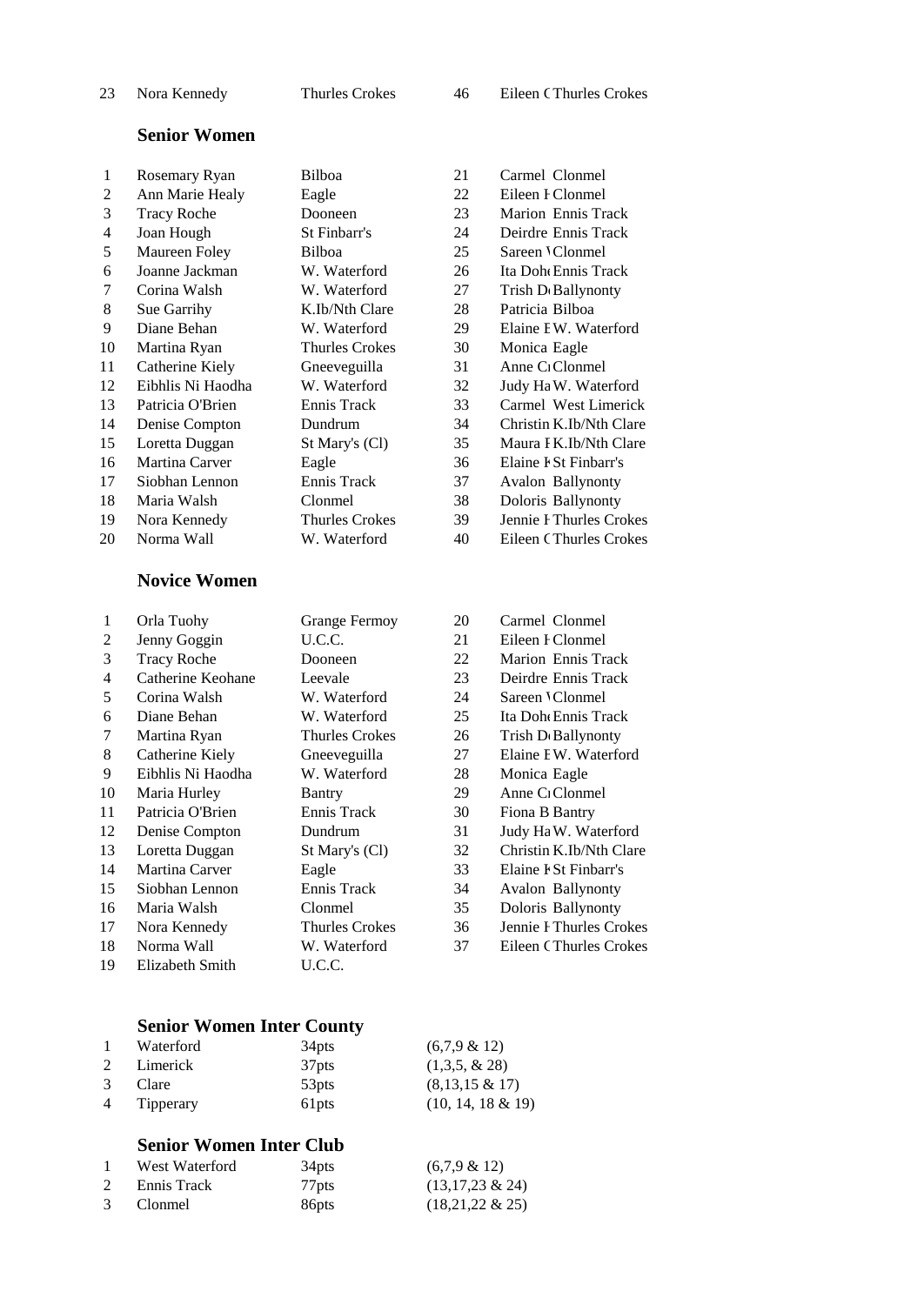| Thurles Crokes | 108pts | $(10,19,39 \& 40)$ |
|----------------|--------|--------------------|
|                |        |                    |

# **Novice Women Inter County**

|                | Cork        | 30 <sub>pts</sub> | $(2,4,10 \& 14)$   |
|----------------|-------------|-------------------|--------------------|
| $\overline{2}$ | Waterford   | 38 <sub>pts</sub> | $(5,6,9 \& 18)$    |
|                | 3 Tipperary | 52 <sub>pts</sub> | $(7,12,16 \& 17)$  |
| 4              | Clare       | 61 <sub>pts</sub> | $(11,13,15 \& 22)$ |

# **Novice Women Inter Club**

|   | West Waterford    | 38 <sub>pts</sub> | $(5,6,9 \& 18)$    |
|---|-------------------|-------------------|--------------------|
| 2 | Ennis Track       | 71 <sub>pts</sub> | $(11,15,22 \& 23)$ |
| 3 | Clonmel           | 81 <sub>pts</sub> | $(16,20,21 \& 24)$ |
|   | 4 Thurles Crrokes | 97 <sub>pts</sub> | $(7,17,36 \& 37)$  |

# **Men**

| $\mathbf{1}$   | Dermot Galvin         | St John's               | 49 | John Sh Dundrum                 |
|----------------|-----------------------|-------------------------|----|---------------------------------|
| $\overline{c}$ | Alan O'Shea           | Bantry                  | 50 | <b>Brian O Grange Fermoy</b>    |
| 3              | Ravis Zakis           | Ballynonty              | 51 | <b>Bernard Clonmel</b>          |
| 4              | Pat Nugent            | St Mary's (Cl)          | 52 | Martin 1 Dundrum                |
| 5              | <b>James McIntyre</b> | Tulla                   | 53 | Jer Mul Bilboa                  |
| 6              | John Barrett          | <b>Desmond Curran's</b> | 54 | Johnny W. Waterford             |
| 7              | David Doherty         | Togher                  | 55 | Paul Gr. Waterford              |
| 8              | Martin Bradshaw       | Bilboa                  | 56 | James S K.Ib/Nth Clare          |
| 9              | Gary O'Sullivan       | <b>Grange Fermoy</b>    | 57 | Donal K Dundrum                 |
| 10             | James Sullivan        | Waterford               | 58 | John W: Clonmel                 |
| 11             | Wieslaw Sosnowski     | Eagle                   | 59 | Martin CEnnis Track             |
| 12             | Cian Murphy           | Iveragh                 | 60 | D Vaug Rising Sun               |
| 13             | <b>Garrett Barry</b>  | North Cork              | 61 | Gerry C W. Waterford            |
| 14             | Pat Sullivan          | Clonmel                 | 62 | Sean Ha Ballynonty              |
| 15             | <b>Robert Purcell</b> | <b>Desmond Curran's</b> | 63 | Pat Mur Eagle                   |
| 16             | Mark Langford         | W. Waterford            | 64 | Michael K.Ib/Nth Clare          |
| 17             | Tadgh O'Callaghan     | Togher                  | 65 | Des Col Waterford               |
| 18             | Ivan O'Connell        | North Cork              | 66 | James L An Riocht               |
| 19             | Eugine Moynihan       | Marian                  | 67 | Tom M: K.Ib/Nth Clare           |
| 20             | Sean Whelan           | Eagle                   | 68 | David N Tulla                   |
| 21             | Ger Dunlea            | Eagle                   | 69 | Liam B <sub>l</sub> Dundrum     |
| 22             | John Herlihy          | An Riocht               | 70 | Dermot W. Waterford             |
| 23             | Larry Kennedy         | Waterford               | 71 | Michael Bilboa                  |
| 24             | Kieran Moloney        | Limerick                | 72 | Eoin Ca Waterford 'A'           |
| 25             | Kenny Curran          | Ballynonty              | 73 | John Da Waterford               |
| 26             | Tom Blackburn         | Bilboa                  | 74 | David L Waterford               |
| 27             | <b>Arron Colbert</b>  | Waterford               | 75 | Cornelli Clonmel                |
| 28             | Arthur Fitzgerald     | Farranfore M.V.         | 76 | Colm B: Dundrum                 |
| 29             | Michael Hally         | Waterford               | 77 | Mick V <sub>W</sub> . Waterford |
| 30             | <b>Shane Simcox</b>   | North Cork              | 78 | N. Tobi Tulla                   |
| 31             | Ger McAuliffe         | North Cork              | 79 | Tim Sul Gneeveguilla            |
| 32             | Ray Flanagan          | Bilboa                  | 80 | Niall O' Clonmel                |
| 33             | Pat Ryan              | Dundrum                 | 81 | Declan Tulla                    |
| 34             | Danny Smith           | Ballynonty              | 82 | Neillie I Ballynonty            |
| 35             | Pat Cormack           | Ballynonty              | 83 | Daryl H Waterford 'A'           |
| 36             | Frank Walsh           | Waterford               | 84 | Kevin S Ballynonty              |
| 37             | Pat Hogan             | Ennis Track             | 85 | John W. East Cork               |
| 38             | P Withers             | Duhallow                | 86 | Brendar Waterford 'B'           |
| 39             | Garry Condon          | Ballynonty              | 87 | Larry M Clonmel                 |
| 40             | Tadgh Vaughan         | Coolquill               | 88 | Jerry Fit Waterford 'A'         |
| 41             | <b>Tomas Walsh</b>    | Tulla                   | 89 | Shane C Bantry                  |
| 42             | <b>Michael Moore</b>  | Dundrum                 | 90 | Conor C Waterford 'B'           |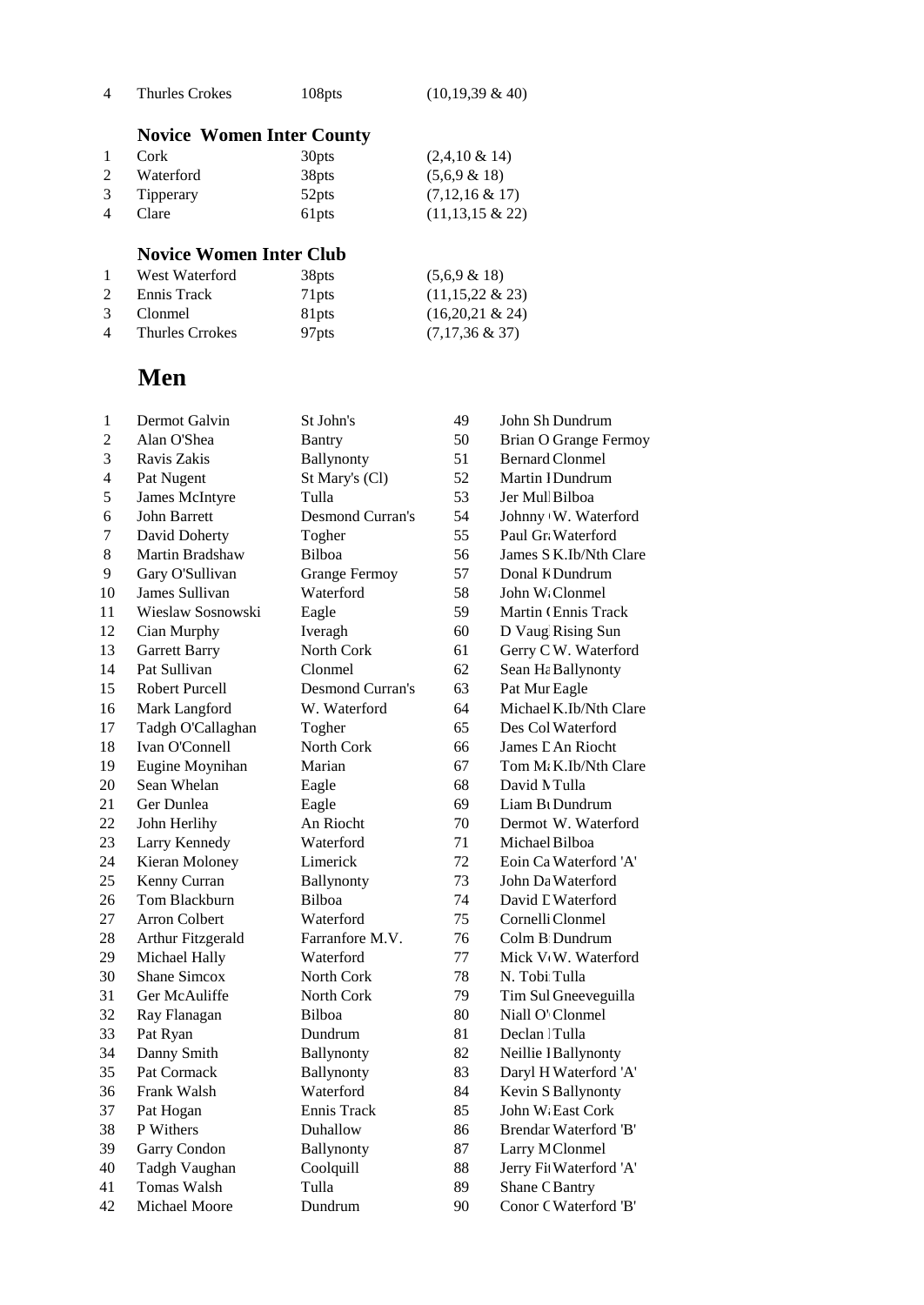| 43 | Alexander Ovchimnikos Nenagh Oly |                      | 91 | Brendar Gneeveguilla  |
|----|----------------------------------|----------------------|----|-----------------------|
| 44 | Stephen Macklin                  | Togher               | 92 | Barry K Clonmel       |
| 45 | Neil Hally                       | Togher               | 93 | Dermot W. Waterford   |
| 46 | <b>Trevor Mason</b>              | W. Waterford         | 94 | Brian S Waterford     |
| 47 | Ruadhri Devitt                   | Dundrum              | 95 | Maurice Clonmel       |
| 48 | Michael Lyons                    | <b>Grange Fermoy</b> | 96 | James N Waterford 'B' |
|    |                                  |                      |    |                       |

#### **Senior Men**

| $\mathbf{1}$   | Dermot Galvin            | St John's               | 33 | Pat Hog Ennis Track    |
|----------------|--------------------------|-------------------------|----|------------------------|
| $\overline{2}$ | Alan O'Shea              | Bantry                  | 34 | Garry C Ballynonty     |
| 3              | Ravis Zakis              | Ballynonty              | 35 | Tomas 'Tulla           |
| 4              | Pat Nugent               | St Mary's (Cl)          | 36 | Alexanc Nenagh Oly     |
| 5              | James McIntyre           | Tulla                   | 37 | Ruadhri Dundrum        |
| 6              | <b>John Barrett</b>      | <b>Desmond Curran's</b> | 38 | <b>Bernard Clonmel</b> |
| 7              | Martin Bradshaw          | <b>Bilboa</b>           | 39 | Jer Mul Bilboa         |
| 8              | James Sullivan           | Waterford               | 40 | Johnny W. Waterford    |
| 9              | Wieslaw Sosnowski        | Eagle                   | 41 | Paul Gr. Waterford     |
| 10             | Cian Murphy              | Iveragh                 | 42 | James S K.Ib/Nth Clare |
| 11             | Garrett Barry            | North Cork              | 43 | John W. Clonmel        |
| 12             | Pat Sullivan             | Clonmel                 | 44 | Martin CEnnis Track    |
| 13             | Robert Purcell           | <b>Desmond Curran's</b> | 45 | Gerry CW. Waterford    |
| 14             | Mark Langford            | W. Waterford            | 46 | Sean Ha Ballynonty     |
| 15             | Ivan O'Connell           | North Cork              | 47 | Pat Mur Eagle          |
| 16             | Eugine Moynihan          | Marian                  | 48 | Michael K.Ib/Nth Clare |
| 17             | Sean Whelan              | Eagle                   | 49 | Des Col Waterford      |
| 18             | Ger Dunlea               | Eagle                   | 50 | James E An Riocht      |
| 19             | John Herlihy             | An Riocht               | 51 | Tom M: K.Ib/Nth Clare  |
| 20             | Larry Kennedy            | Waterford               | 52 | David N Tulla          |
| 21             | Kenny Curran             | Ballynonty              | 53 | Michael Bilboa         |
| 22             | Tom Blackburn            | <b>Bilboa</b>           | 54 | John Da Waterford      |
| 23             | <b>Arron Colbert</b>     | Waterford               | 55 | David L Waterford      |
| 24             | <b>Arthur Fitzgerald</b> | Farranfore M.V.         | 56 | N. Tobi Tulla          |
| 25             | Michael Hally            | Waterford               | 57 | Niall O' Clonmel       |
| 26             | Shane Simcox             | North Cork              | 58 | Neillie I Ballynonty   |
| 27             | Ger McAuliffe            | North Cork              | 59 | Kevin S Ballynonty     |
| 28             | Ray Flanagan             | Bilboa                  | 60 | Larry M Clonmel        |
| 29             | Pat Ryan                 | Dundrum                 | 61 | <b>Barry K Clonmel</b> |
| 30             | Danny Smith              | Ballynonty              | 62 | Brian S Waterford      |
| 31             | Pat Cormack              | Ballynonty              | 63 | Maurice Clonmel        |
| 32             | Frank Walsh              | Waterford               |    |                        |

#### **Novice Men**

|                | Dermot Galvin     | St John's            | 43 | Johnny W. Waterford               |
|----------------|-------------------|----------------------|----|-----------------------------------|
| 2              | Alan O'Shea       | Bantry               | 44 | Paul Gr. Waterford                |
| 3              | Ravis Zakis       | <b>Ballynonty</b>    | 45 | James S K.Ib/Nth Clare            |
| $\overline{4}$ | David Doherty     | Togher               | 46 | Donal K Dundrum                   |
| 5              | Martin Bradshaw   | Bilboa               | 47 | John W. Clonmel                   |
| 6              | Gary O'Sullivan   | <b>Grange Fermoy</b> | 48 | Martin CEnnis Track               |
| 7              | Wieslaw Sosnowski | Eagle                | 49 | D Vaug Rising Sun                 |
| 8              | Pat Sullivan      | Clonmel              | 50 | Gerry C W. Waterford              |
| 9              | Mark Langford     | W. Waterford         | 51 | Sean Hε Ballynonty                |
| 10             | Tadgh O'Callaghan | Togher               | 52 | Pat Mur Eagle                     |
| 11             | Ivan O'Connell    | North Cork           | 53 | Michael K.Ib/Nth Clare            |
| 12             | Eugine Moynihan   | Marian               | 54 | Des Col Waterford                 |
| 13             | Sean Whelan       | Eagle                | 55 | James L An Riocht                 |
| 14             | Ger Dunlea        | Eagle                | 56 | Tom M <sub>i</sub> K.Ib/Nth Clare |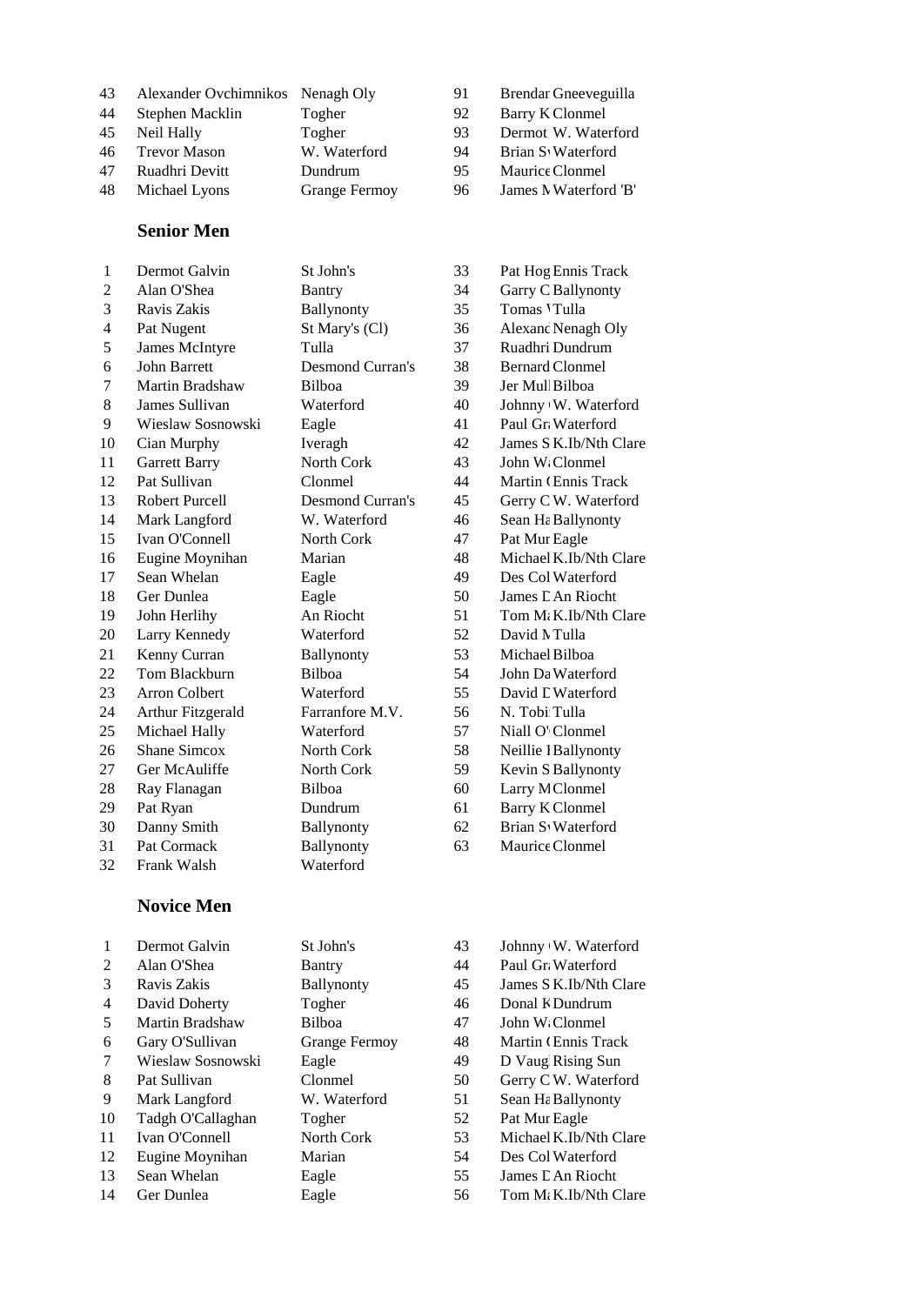| 15 | John Herlihy          | An Riocht            | 57 | David N Tulla                    |
|----|-----------------------|----------------------|----|----------------------------------|
| 16 | Larry Kennedy         | Waterford            | 58 | Liam B <sub>1</sub> Dundrum      |
| 17 | Kieran Moloney        | Limerick             | 59 | Dermot W. Waterford              |
| 18 | Tom Blackburn         | <b>Bilboa</b>        | 60 | Michael Bilboa                   |
| 19 | <b>Arron Colbert</b>  | Waterford            | 61 | Eoin Ca Waterford 'A'            |
| 20 | Arthur Fitzgerald     | Farranfore M.V.      | 62 | John Da Waterford                |
| 21 | Shane Simcox          | North Cork           | 63 | David L Waterford                |
| 22 | Ger McAuliffe         | North Cork           | 64 | Cornelli Clonmel                 |
| 23 | Ray Flanagan          | Bilboa               | 65 | Colm B Dundrum                   |
| 24 | Pat Ryan              | Dundrum              | 66 | Mick V <sub>v</sub> W. Waterford |
| 25 | Danny Smith           | Ballynonty           | 67 | N. Tobi Tulla                    |
| 26 | Pat Cormack           | Ballynonty           | 68 | Tim Sul Gneeveguilla             |
| 27 | Pat Hogan             | Ennis Track          | 69 | Niall O' Clonmel                 |
| 28 | P Withers             | Duhallow             | 70 | Declan Tulla                     |
| 29 | Garry Condon          | Ballynonty           | 71 | Neillie I Ballynonty             |
| 30 | Tadgh Vaughan         | Coolquill            | 72 | Daryl H Waterford 'A'            |
| 31 | <b>Tomas Walsh</b>    | Tulla                | 73 | Kevin S Ballynonty               |
| 32 | Michael Moore         | Dundrum              | 74 | John W. East Cork                |
| 33 | Alexander Ovchimnikos | Nenagh Oly           | 75 | Brendar Waterford 'B'            |
| 34 | Stephen Macklin       | Togher               | 76 | Larry M Clonmel                  |
| 35 | Neil Hally            | Togher               | 77 | Jerry Fit Waterford 'A'          |
| 36 | <b>Trevor Mason</b>   | W. Waterford         | 78 | Shane C Bantry                   |
| 37 | Ruadhri Devitt        | Dundrum              | 79 | Conor C Waterford 'B'            |
| 38 | Michael Lyons         | <b>Grange Fermoy</b> | 80 | Brendar Gneeveguilla             |
| 39 | John Shanahan         | Dundrum              | 81 | <b>Barry K Clonmel</b>           |
| 40 | <b>Brian O'Connor</b> | <b>Grange Fermoy</b> | 82 | Dermot W. Waterford              |
| 41 | <b>Bernard Feery</b>  | Clonmel              | 83 | Brian S. Waterford               |
| 42 | <b>Martin Keane</b>   | Dundrum              | 84 | James N Waterford 'B'            |

## **Senior Men Inter County**

| $\mathbf{1}$ | Clare       | 76 <sub>pts</sub>  | $(1,4,5,15,16,\& 35)$    |
|--------------|-------------|--------------------|--------------------------|
| 2            | Waterford   | 122Pts             | $(8,14,20,23,25 \& 32)$  |
|              | 3 Kerry     | 122 <sub>pts</sub> | $(6,10,13,19,24, \& 50)$ |
|              | 4 Tipperary | 130 <sub>pts</sub> | $(3,12,21,29,31 \& 34)$  |

#### **Senior Men Inter Club**

|    | Waterford         | 76pts             | $(8,20,23, \& 25)$    |
|----|-------------------|-------------------|-----------------------|
| 2  | North Cork        | 79pts             | $(11, 15, 26, \& 27)$ |
| 3  | <b>Ballynonty</b> | 85pts.            | $(3,21,39, \& 31)$    |
| 4  | Eagle             | 91pts             | $(9,17,18 \& 47)$     |
| 5. | Bilboa            | 96 <sub>pts</sub> | $(7,22,28, \& 39)$    |
| 6  | Tulla             | 148pts            | $(5,35,52 \& 56)$     |
| 7  | Clonmel           | 150pts            | $(12,38,43 \& 57)$    |

# **Novice Men Inter County**

| $\mathbf{1}$ | Tipperary   | 115 <sub>pts</sub> | $(3,8,24,25,26 \& 29)$  |
|--------------|-------------|--------------------|-------------------------|
| 2            | – Cork      | 124 <sub>pts</sub> | $(2,4,7,28,34 \& 49)$   |
| 3            | Clare       | 127 <sub>pts</sub> | $(1,11,12,27,31 \& 45)$ |
|              | 4 Waterford | 167 <sub>pts</sub> | $9,16,19,36,43 \& 44$   |

# **Novice Men Inter Club**

|                | <b>Ballynonty</b> | 80 <sub>pts</sub>   | $(3,25,26 \& 29)$    |
|----------------|-------------------|---------------------|----------------------|
| 2              | Togher            | 81pts               | $(4,10,34 \& 35)$    |
| $\mathcal{R}$  | Eagle             | 83pts               | $(7,13,14, \& 52)$   |
| $\overline{4}$ | Bilboa            | 113 <sub>ptas</sub> | $(5,18,23 \& 60)$    |
| 5              | Dundrum           | 128pts              | (24, 32, 37, 839)    |
| 6              | Waterford         | 129pts              | $(16, 19, 44 \& 54)$ |
| 7              | West Waterford    | 135pts              | $(9,36,443 \& 50)$   |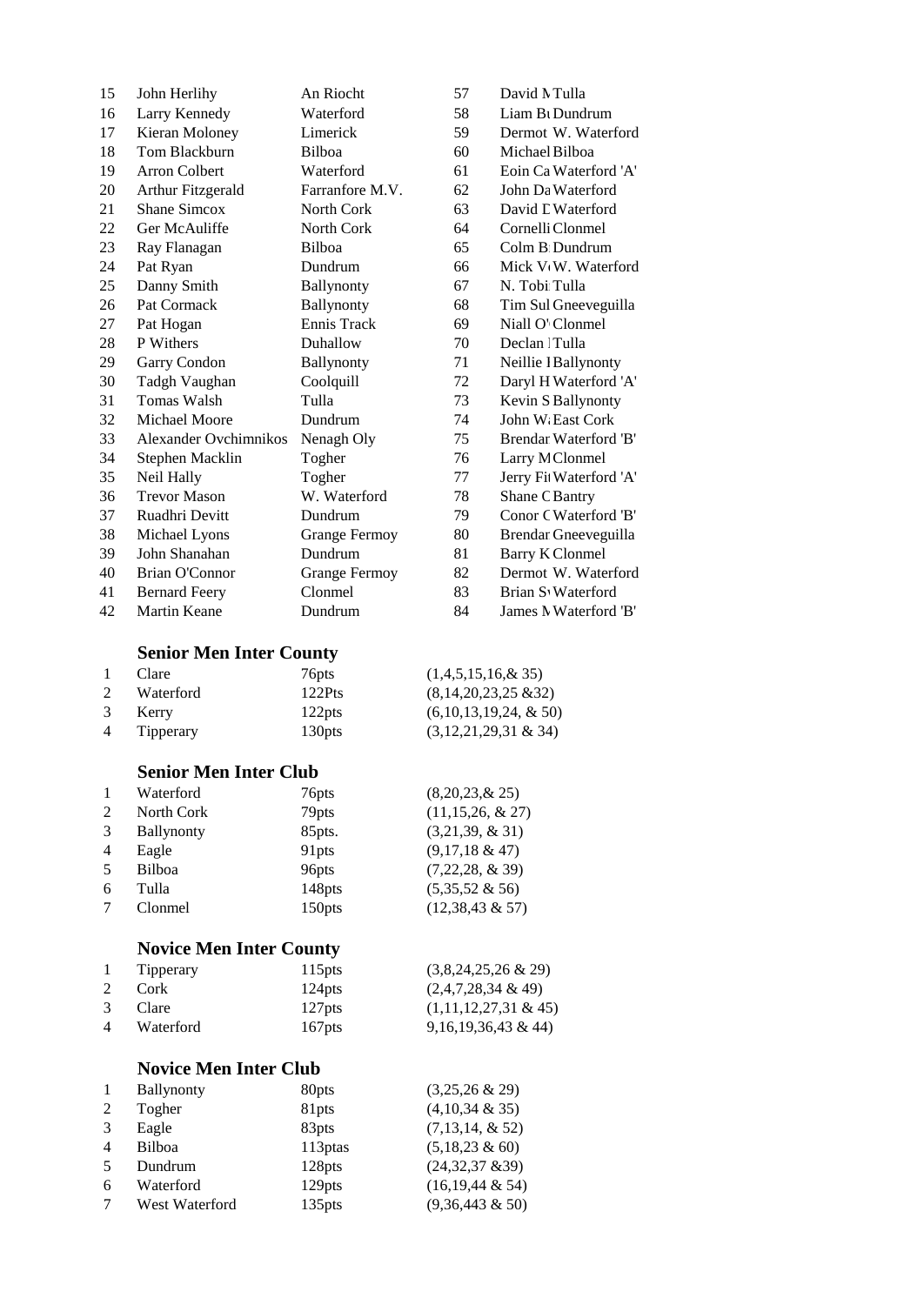| 8 | <b>Clonmel</b> | 157 <sub>pts</sub> | $(8,41,47 \& 64)$  |
|---|----------------|--------------------|--------------------|
| 9 | Tulla          | $221$ pts          | $(31,57,67 \& 70)$ |

# **Blarney, September 12th 2004**

# **Senior & Masters Half marathon**

#### **Senior**

| $\mathbf{1}$ | Roy Fahy                | <b>East Cork</b>     | 30 | Denis C Eagle             |
|--------------|-------------------------|----------------------|----|---------------------------|
| 2            | James McIntyre          | Tulla                | 31 | Michael Dundrum           |
| 3            | Wieslaw Sosnowski       | Eagle                | 32 | Michael West Waterford    |
| 4            | Garry O'Sullivan        | <b>Grange Fermoy</b> | 33 | Humphi An Riocht.         |
| 5            | John Lenihan            | An Riocht.           | 34 | Joe Mui Eagle             |
| 6            | Martin Bradshaw         | Bilboa.              | 35 | Ben En Dundrum            |
| 7            | Mark Langford           | West Waterford       | 36 | Dermot West Waterford     |
| 8            | <b>Christy Flannery</b> | An Riocht.           | 37 | Eoin O'l West Waterford   |
| 9            | John Shanahan           | Dundrum              | 38 | Niall Co West Limerick    |
| 10           | Ray Flanagan            | Bilboa.              | 39 | Michael West Waterford    |
| 11           | Tom Blackburn           | Bilboa.              | 40 | Brendar Gneeveguilla      |
| 12           | Brian O'Connor          | <b>Grange Fermoy</b> | 41 | Joe Feel An Riocht.       |
| 13           | James Doran             | An Riocht.           | 42 | John Qu Eagle             |
| 14           | Tom Shanahan            | An Riocht.           | 43 | John Fly West Waterford   |
| 15           | Michael Dunne (Jnr)     | St. Finbarr's        | 44 | Michael Eagle             |
| 16           | Pat O'Sullivan          | Clonmel.             | 45 | Michael Eagle             |
| 17           | Ger Mullane             | Bilboa.              | 46 | Joe Ahe Bilboa.           |
| 18           | Ruadhri Devitt          | Dundrum              | 47 | Ger Qui Tulla             |
| 19           | Andrew Leary            | West Waterford       | 48 | Tim Sm Eagle              |
| 20           | Cathal O'Connell        | St. Finbarr's        | 49 | Jeff Mu Eagle             |
| 21           | Michael Murphy          | St. Finbarr's        | 50 | Aiden MBilboa.            |
| 22           | <b>Tomas Walsh</b>      | Tulla                | 51 | Vincent West Waterford    |
| 23           | Pat Murphy              | Eagle                | 52 | Darron   West Waterford   |
| 24           | Mike McAuliffe          | West Limerick        | 53 | Patrick <sub>'Eagle</sub> |
| 25           | Michael Kilmeade        | St. Finbarr's        | 54 | Michael Bilboa.           |
| 26           | Keith Barry             | West Waterford       | 55 | Mike M Eagle              |
| 27           | James Cosgrove          | St. Finbarr's        | 56 | Martin 'West Waterford    |
| 28           | Eoin O'Sullivan         | Donoughmore.         | 57 | Pat Mor West Waterford    |
| 29           | <b>Trevor Mason</b>     | West Waterford       | 58 | Jeffroy Kilmurray.Ib/N.Cl |
|              |                         |                      |    |                           |

### **Men over 40**

|    | John Lenihan          | An Riocht.           | 11 | Jimmy Vest Waterford              |
|----|-----------------------|----------------------|----|-----------------------------------|
| 2  | Joe Chawke            | <b>West Limerick</b> | 12 | Mick To Tulla                     |
| 3  | Ray Flanagan          | Bilboa.              | 13 | Eamon   West Waterford            |
| 4  | Cathal O'Connell      | St. Finbarr's        | 14 | Gerry O West Waterford            |
| 5  | Denis Carroll         | Eagle                | 15 | Tim Sm Eagle                      |
| 6  | Michael Moore         | Dundrum              | 16 | Aiden N Bilboa.                   |
| 7  | <b>Thomas Barrett</b> | Gneeveguilla         | 17 | Mike M Eagle                      |
| 8  | <b>Humphry Murphy</b> | An Riocht.           | 18 | Freddy   Gneeveguilla             |
| 9  | Ben English           | Dundrum              | 19 | Nichola Donoughmore.              |
| 10 | Ray Dwyer             | West Waterford       | 20 | Jerry D <sub>i</sub> Donoughmore. |
|    |                       |                      |    |                                   |

### **Men over 45**

| Tom Shanahan  | An Riocht.        |    | Joe Mui Eagle          |
|---------------|-------------------|----|------------------------|
| 2 Ger Mullane | Bilboa.           |    | Seamus West Limerick   |
| 3 James Kenny | Kilmurray.Ib/N.Cl | 14 | Anthony West Waterford |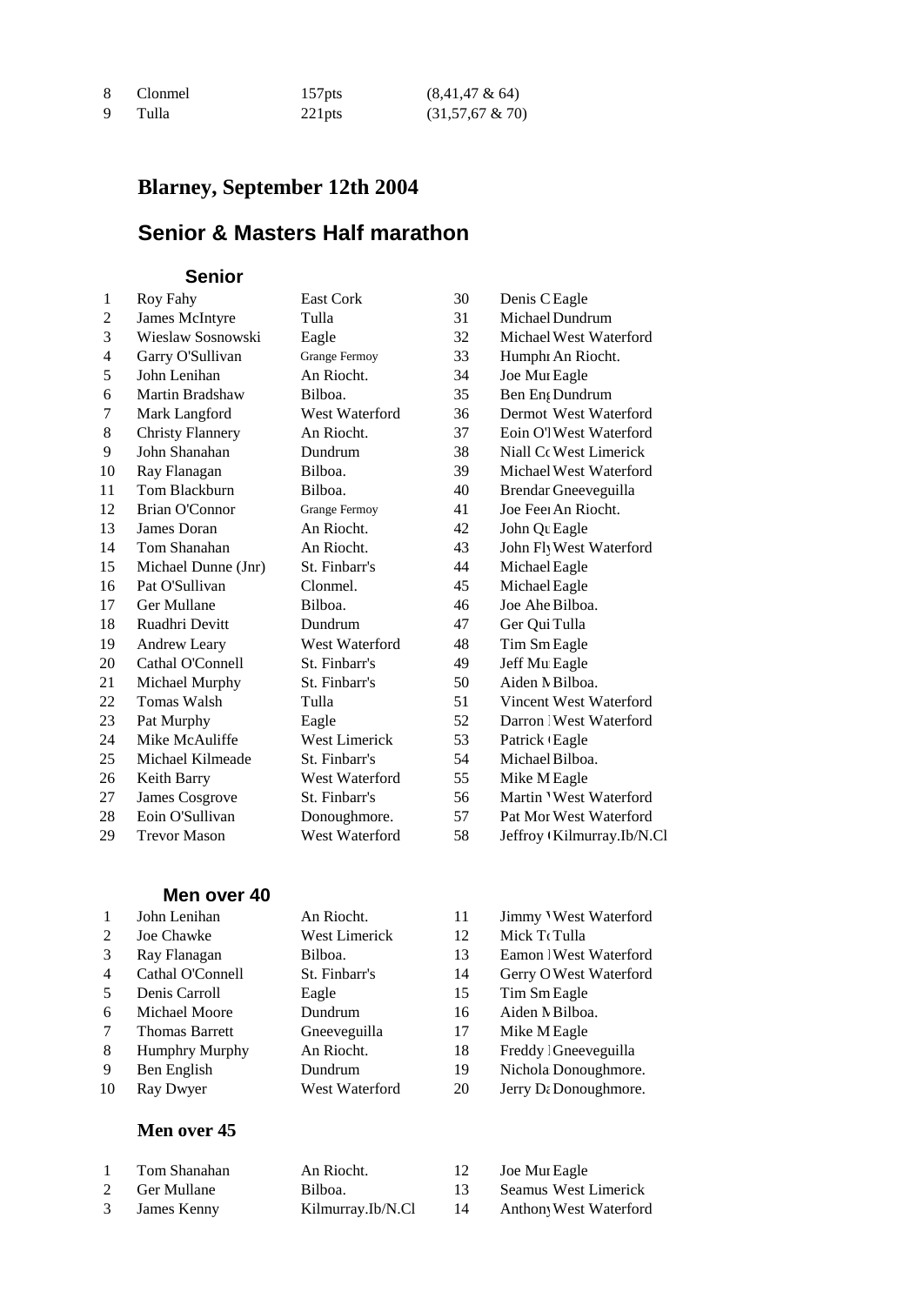| $\overline{4}$ | Michael Murphy | St. Finbarr's     | 15 | Malach West Limerick          |
|----------------|----------------|-------------------|----|-------------------------------|
| 5              | Michael O'Shea | Iveragh           | 16 | Michael West Waterford        |
| 6              | Pat Murphy     | Eagle             | 17 | Tommy Clonmel.                |
|                | Tom Fitzgerald | West Limerick     | 18 | Jeff Mu Eagle                 |
| 8              | Willie Hayes   | St. Finbarr's     | 19 | Maurice Clonmel.              |
| 9              | Paul Dinan     | St. Finbarr's     | 20 | Tom Co West Waterford         |
| 10             | Martin Clancy  | Kilmurray.Ib/N.Cl | 21 | <b>Richard West Waterford</b> |
| 11             | Finbar Kelly   | West Waterford    | 22 | Tom Sc West Waterford         |
|                |                |                   |    |                               |

#### **Men over 50**

|               | Patrick O'Shea  | Iveragh               | 8  | Joe Feel An Riocht.          |
|---------------|-----------------|-----------------------|----|------------------------------|
| 2             | John Harty      | <b>Thurles Crokes</b> | 9  | John Que Eagle               |
| $\mathcal{R}$ | Tom Turner      | Tulla                 | 10 | Sean W Ennis Track           |
| 4             | Maurice Tobin   | <b>Grange Fermoy</b>  | 11 | Joe Ahe Bilboa.              |
| 5             | Tim Joe Buckley | Donoughmore.          | 12 | Dave O'St. Finbarr's         |
| 6             | John Walshe     | East Cork             | 13 | <b>Richard West Limerick</b> |
|               | Con Kelleher    | West Waterford        |    |                              |

#### **Over 55 Over 60**

| Liam O'Leary | St. Finbarr's | David C West Limerick             |
|--------------|---------------|-----------------------------------|
| Mick Carroll | Tulla         | Tony D <sub>1</sub> Grange Fermoy |

## **Senior Men Inter Club**

| 40 <sub>pts</sub> | (5,8,13, & 14)     |
|-------------------|--------------------|
| 44pts             | $(6,10,11 \& 17)$  |
| 81pts             | $(15,20,21 \& 25)$ |
| 81Pts             | $(7,19,26 \& 29)$  |
| 90 <sub>pts</sub> | $(3,23,30 \& 34)$  |
| 93pts             | $(9,18,31 \& 35)$  |
|                   |                    |

#### **Masters Men Inter Club**

| 1 An Riocht      | 27pts             | $(1,4 \& 22)$   |
|------------------|-------------------|-----------------|
| 2 St Finbarr's   | 31pts             | (8.9 & 14)      |
| 3 West Limerick  | 43pts             | $(2,13 \& 28)$  |
| 4 Bilboa         | 50pts             | $(3.5 \& 42)$   |
| 5 Eagle          | 53pts             | $(12,17 \& 24)$ |
| 6 West Waterford | 79 <sub>pts</sub> | $(23,26 \& 30)$ |
| 7 Tulla          | 97pts             | $(18,31 \& 48)$ |
| 8 Donoughmore    | 143pts            | $(27,57 \& 59)$ |

# **Senior Women**

|    | Mary Sweeney   | St. Finbarr's.  | 11 | F O'Sull An Riocht.     |
|----|----------------|-----------------|----|-------------------------|
|    |                |                 |    |                         |
| 2  | Diane Behan    | West Waterford. | 12 | Ann Cro Clonmel.        |
| 3  | Kate Moyna     | An Riocht.      | 13 | Sareen 'Clonmel.        |
| 4  | Angela McEvoy  | St. Finbarr's.  | 14 | Marion Ennis Track      |
| 5  | Siobhan Lennon | Ennis Track     | 15 | Mary C Eagle.           |
| 6  | Regine Burton  | St. Finbarr's.  | 16 | Marisa l Eagle.         |
| 7  | Joanne Jackman | West Waterford. | 17 | Julie Hi An Riocht.     |
| 8  | Corina Walsh   | West Waterford. | 18 | Jane Mc Eagle.          |
| 9  | Eidin Christie | St. Finbarr's.  | 19 | Martina West Waterford. |
| 10 | Donna Nagle    | Clonmel.        |    |                         |
|    |                |                 |    |                         |